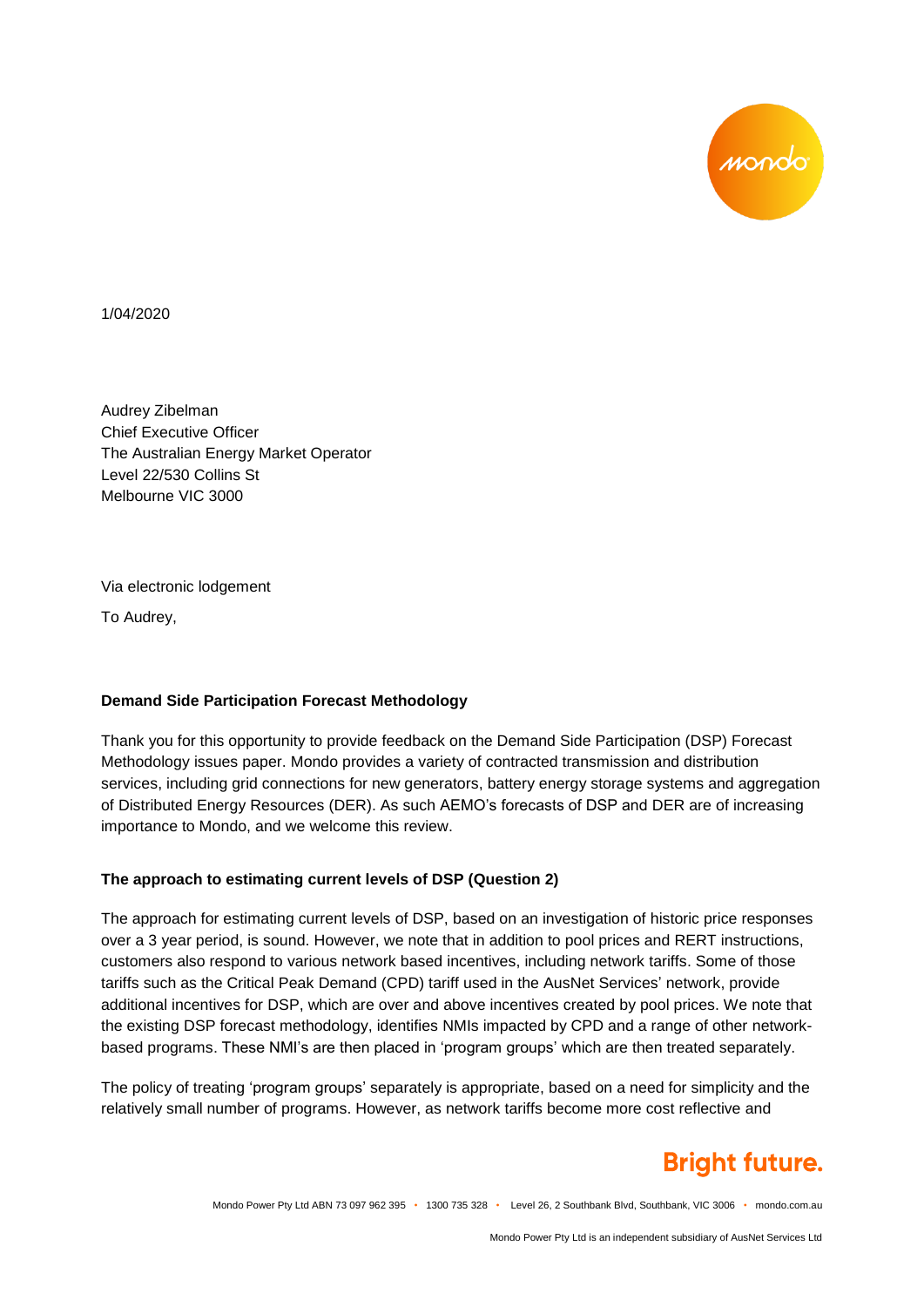network-based demand management schemes proliferate, the number of sites which need to be treated separately is likely to rise diminishing the efficacy and value of the DSP model.

An alternative approach is to include at least some 'program groups' within the main DSP model. Such an approach should recognise that, from the perspective of customers and Aggregators, the relevant energy price—the price driving behaviour— is that experienced behind-the-meter. This price includes program incentives and the pool price. We appreciate that the inclusion of even some program incentives would make modelling considerably more complex, however the resulting model would be superior. Not only would forecasts be more accurate but the model would be able to incorporate the interaction between market and network-based incentives. Such modelling would therefore be of value to networks and regulators, in the design of network-based incentives and demand response programs.

Finally, we note that several industry trends will tend to increase the need for more holistic DSP modelling which is able to consistently incorporate a variety of demand response incentives. Those industry trends include:

- The ongoing evolution of technology (digitisation) enabling economic DSP at an ever smaller scale
- The emergence of VPPs and various Aggregation based business models
- The emergence of new controllable and energy intensive technologies, such as energy storage systems and electric vehicles
- Amendments to the Demand Management Incentive Scheme (DMIS) which provide new financial incentives for networks to contract demand management rather than invest in capital assets.

# **The Approach to Forecasting Future DSP levels (Question 4)**

In addition to incorporating network-based incentives within DSP modelling, Mondo proposes that forward looking DSP forecasts consider proposed network tariff developments and their adoption by customers. A consideration of Tariff Structure Statements (TSS) would be instructive in this regard.

## **Industry Engagement (Question 4)**

As DER aggregation and optimisation evolves, digital platforms which control large fleets of DER will begin to play a larger role in DSP. We believe that adding relevant digital platform and technology providers to the list of market participants engaged by AEMO to develop DSP forecasts would be beneficial.

We note that in many cases, the data available for capacity controlled by technology platform operators will already be captured through engagement with Retailers or via the DER Register, however engagement with platform operators will provide another perspective. Additionally, as DER products become more reliable it is likely that end customers, including small and medium sized enterprises (SMEs), will be willing to take on more spot market exposure through innovative retail supply agreements. Under such arrangements, customers would be empowered to directly reduce their energy bills through DSP without the need for further consultation or agreement with Retailers. In turn, Retailers would have a diminished need to hedge customer loads and consequently, may not be aware of customer DSP capacity and capabilities, and further would have little direct financial interest in deducing this.